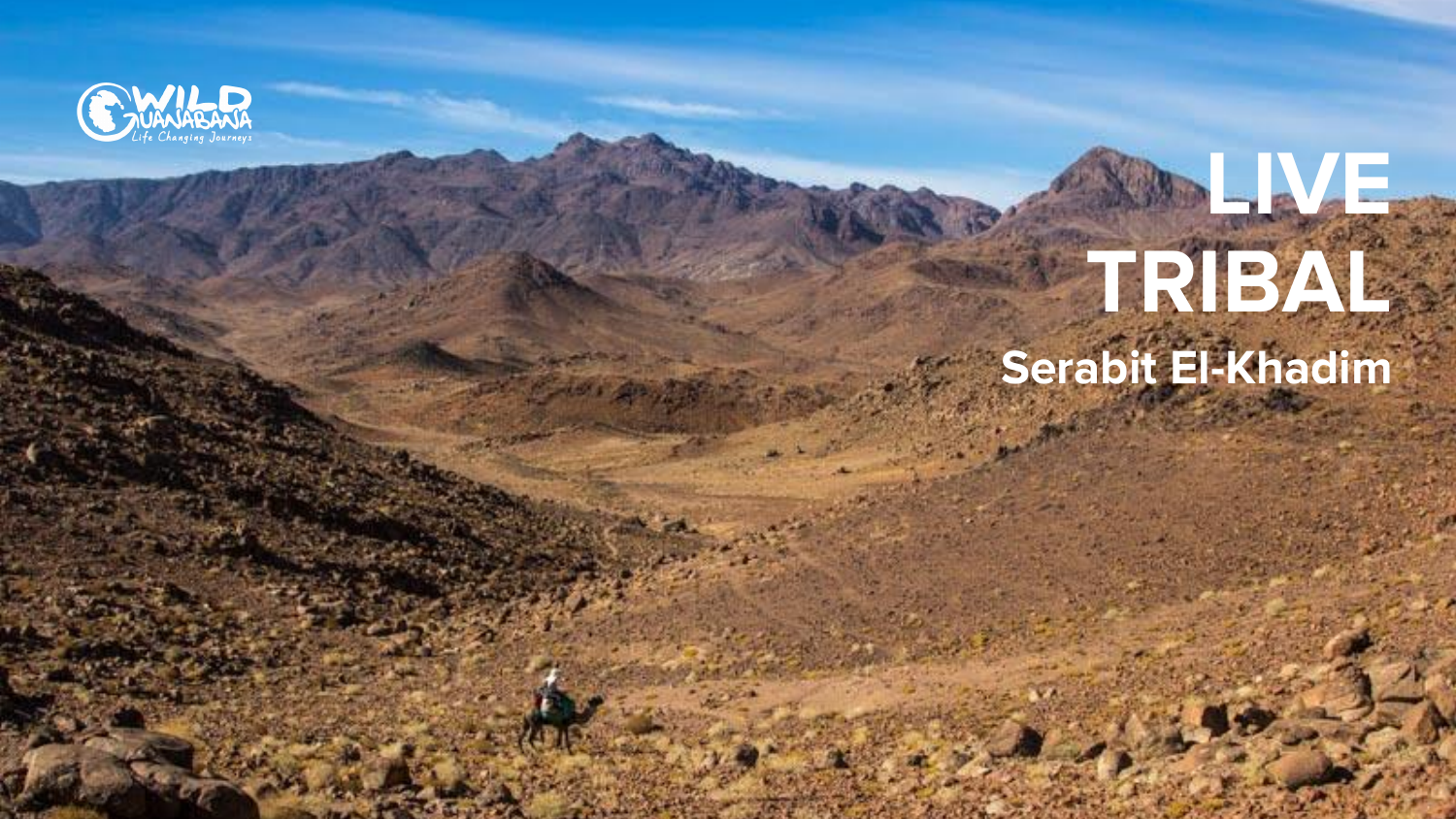

# **LOCAL COMMUNITY**

You will be introduced to the bedouins of the **Alegat** tribe living at the foothills of the stunning and little known temple of Hathor, an ancient pharaonic temple that crowns one of the region's mountain tops and opens a vista to the entire highlands.

The area of Sarabit El Khadim is situated between Al Ejma Mountain and Al Teeh Mountain which functions as a natural border between the Northern and Southern regions of Sinai.

You will also be accompanied by an expert Wild Guanabana journey leader who will be with you every step of the way.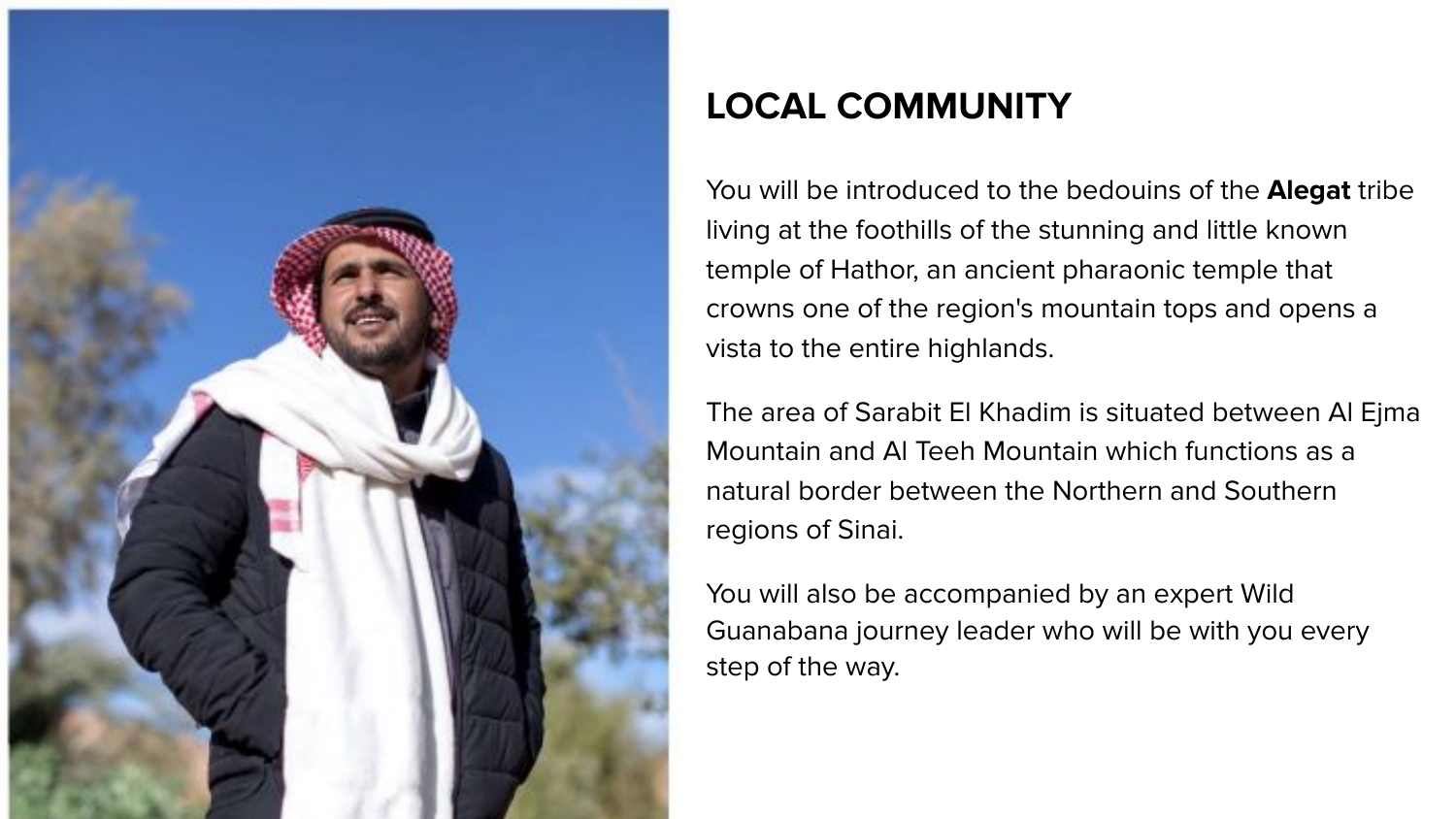# **Day 1 - Arrive at Abu Redeis (D)**

We depart from Cairo at around 6 PM. We will travel for around 5 hours to get to the region of Serabit El Khadim, so we should arrive toward midnight. Upon arrival at Barakat Camp, you will settle down and rest before having a delicious dinner then setting camp to sleep and recharge for the next morning.

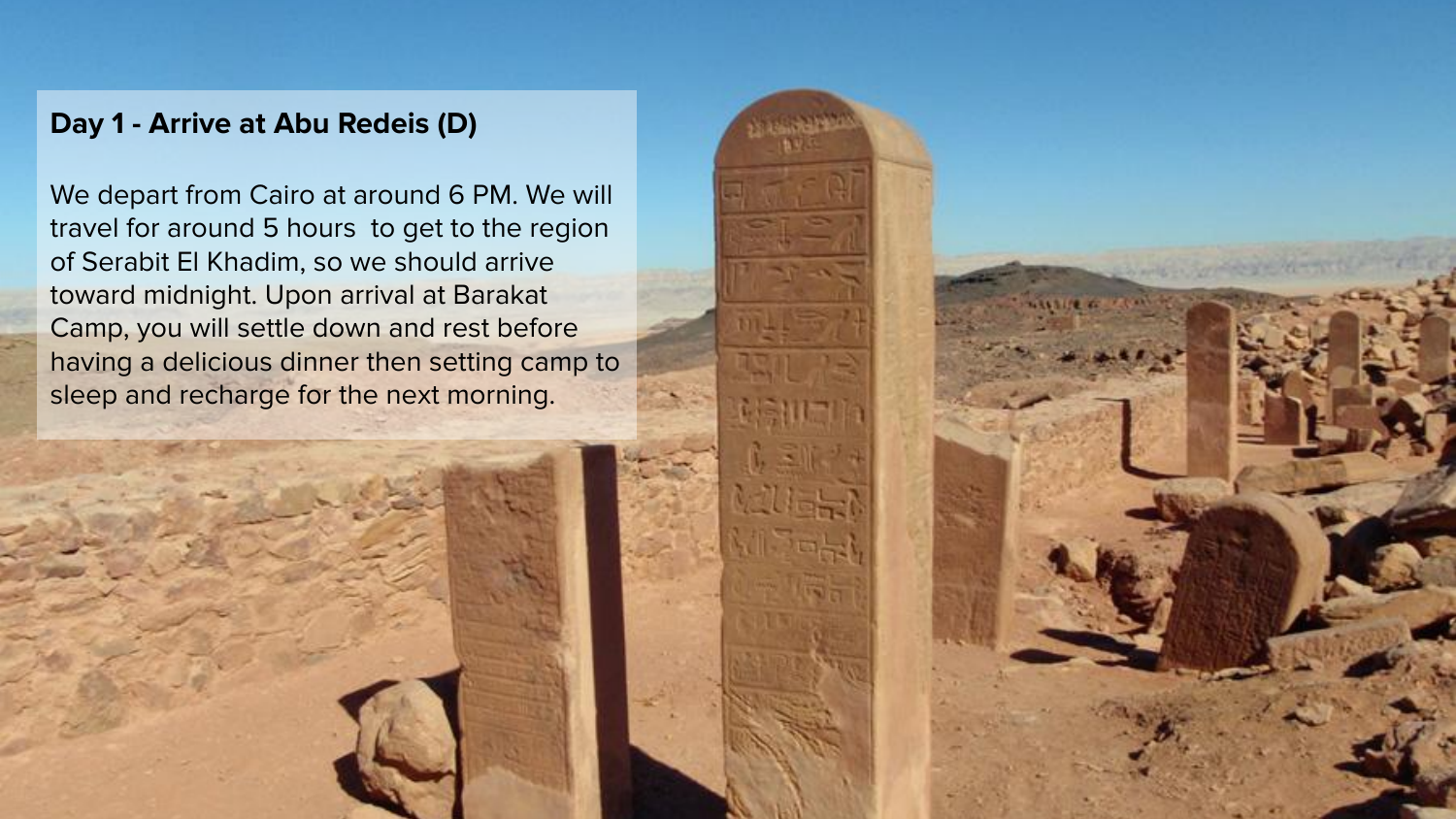### **Day 2 - To Hathor's Temple (B, L, D)**

After recharging and nourishing your body with a hearty Bedouin breakfast, you will enjoy a beautiful hike to the Temple of Hathor, which dates back to the 18th Dynasty of Ancient Egypt.

To get there, you will follow a winding path from a small village up to the top of a rugged tableland, passing ancient Egyptian hieroglyphics and rock art on the way. On top of the tableland is the only surviving Egyptian temple in South Sinai, which is dedicated to the goddess Hathor. As you will have known by then, this region is known as Serabit Al Khadem. We will continue from the temple down to the wide open spaces of Wadi Um Ajraaf before crossing a camel pass to sleep in the sands of Wadi Suwig. We'll set camp and sleep the night in tents.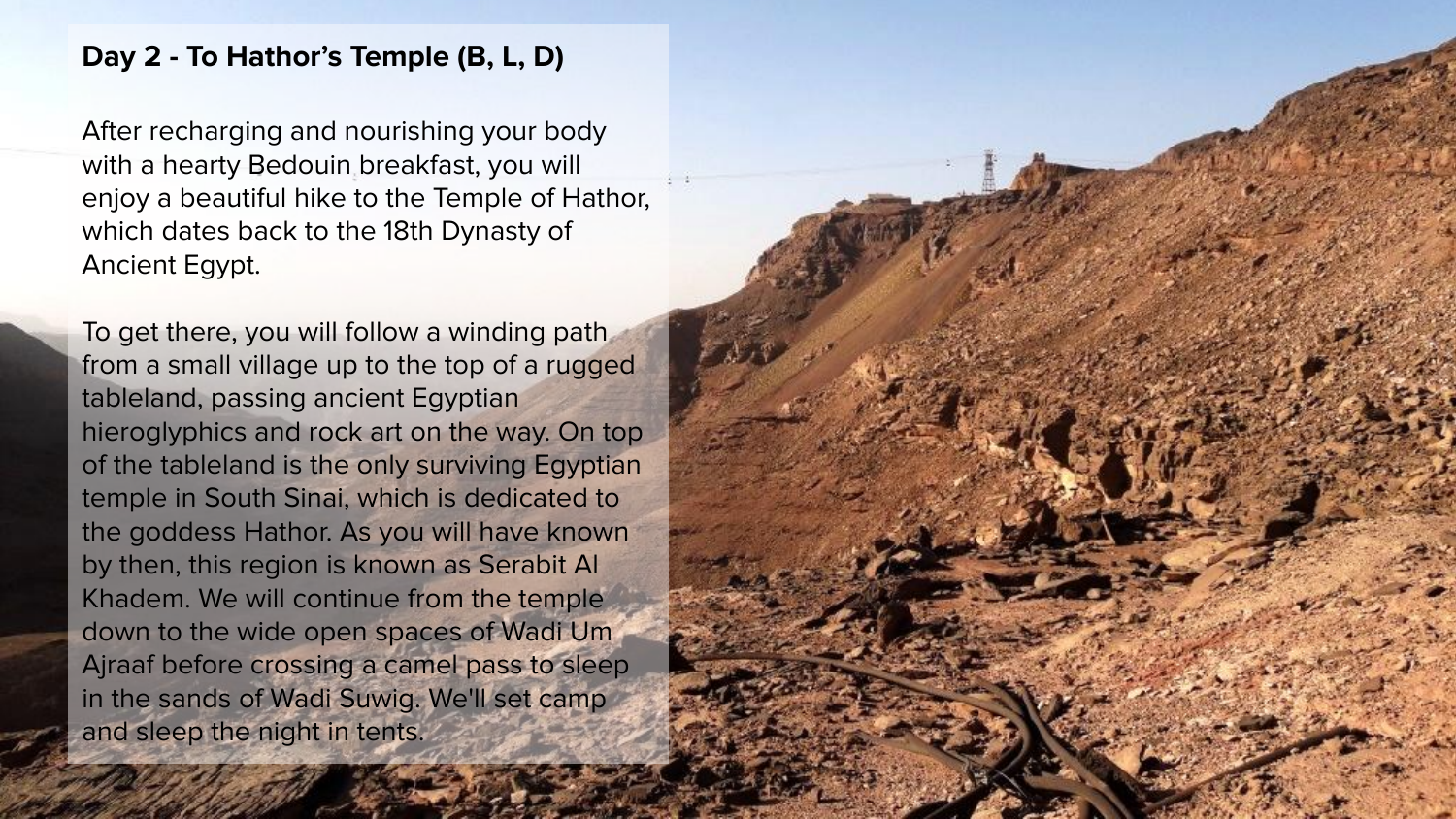### **Day 3 - To Jebel Himeiyir (B, L, D)**

If you're an early riser you will get to witness sunrise in the serenity of the desert, miles away from other living souls.

Today, we will enjoy trekking between the mountains and witness the beautiful scenery of the precious valleys. We'll move out from Wadi Suwig over El Ramla: the biggest sand desert in South Sinai. We'll spend the day walking over the wide open sands, below Hadabat el Teeh - the natural border between North and South Sinai and we will pass the low, black ridge of Jebel Himeiyir, which offers spectacular views.

We will set camp to sleep for our last night in Serabit.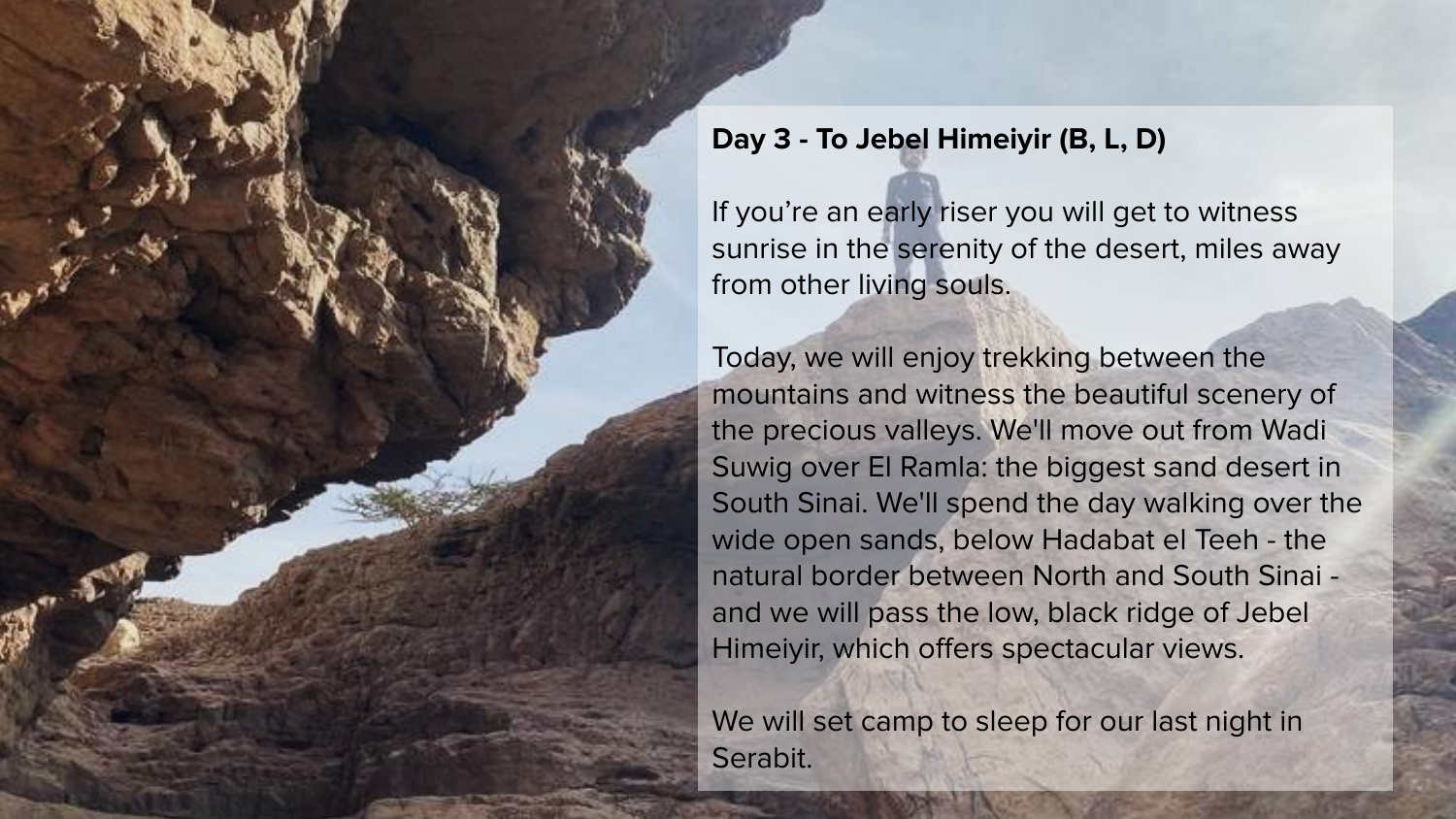### **Day 4 - Homeward Bound (B)**

We will start off our day with a delicious bedouin breakfast then begin hiking towards the wide open sands to the bottom of Hadabat el Teeh, where we'll reach a spot called Jebel Fuga or the Forest of Pillars: one of the most interesting geological sites in the Sinai, where black columns of basalt can be found in the desert sands. We'll take jeeps back to the desert village to the end of our pilgrimage & bid Sinai farewell before heading home.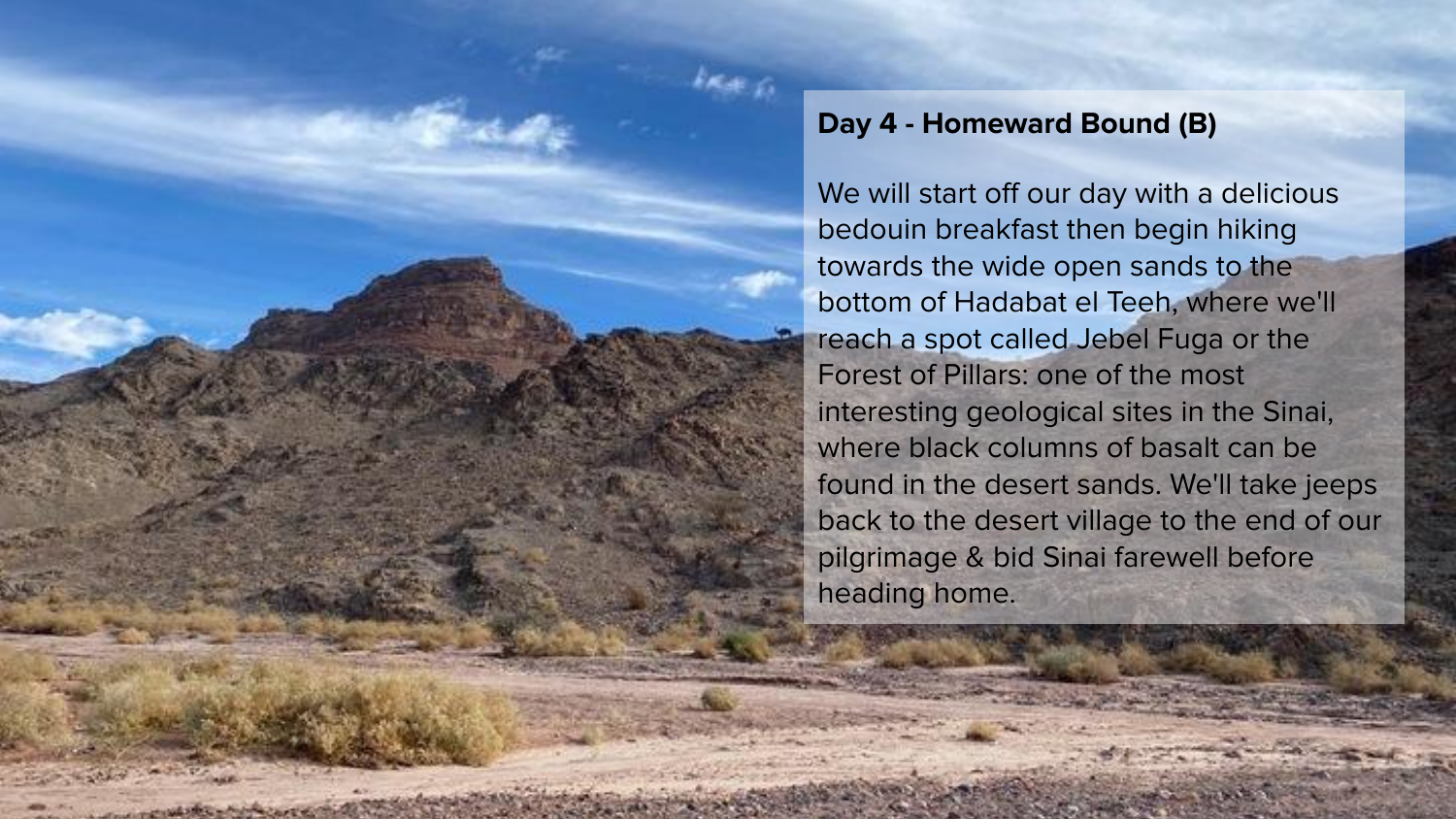## **Your Adventure Preparations**

#### **Info Session**

We'll host an online briefing session packed with information about the itinerary. This is your chance to ask any questions to your Wild Guanabana leader and get to know them before you meet them in person.

#### **Transportation**

We can gladly organize private transportation for your family, upon request.

#### **Snacks**

It's ideal to pack dried fruits, cereal bars, dates, nuts – all these natural goodies will maintain your energy consistently throughout the hike.

#### **Communication**

Phone connection isn't always guaranteed on the trail, however, we know where we can find signal in case you want to call home in the middle of your adventure.

# **Toilets**

There are only a few spots with designated toilets on the Sinai Trail: even then, they are basic, hole-in-the-ground toilets. When you need to go to the toilet, please find a secluded spot (e.g. behind a boulder) at least 100m from the nearest water source. Carry a cigarette lighter and burn any toilet paper you use on the spot or put it in a sealable plastic bag to carry it out. Always tell your guide or leader if you are taking a toilet break, so they can ensure you don't get separated from the group.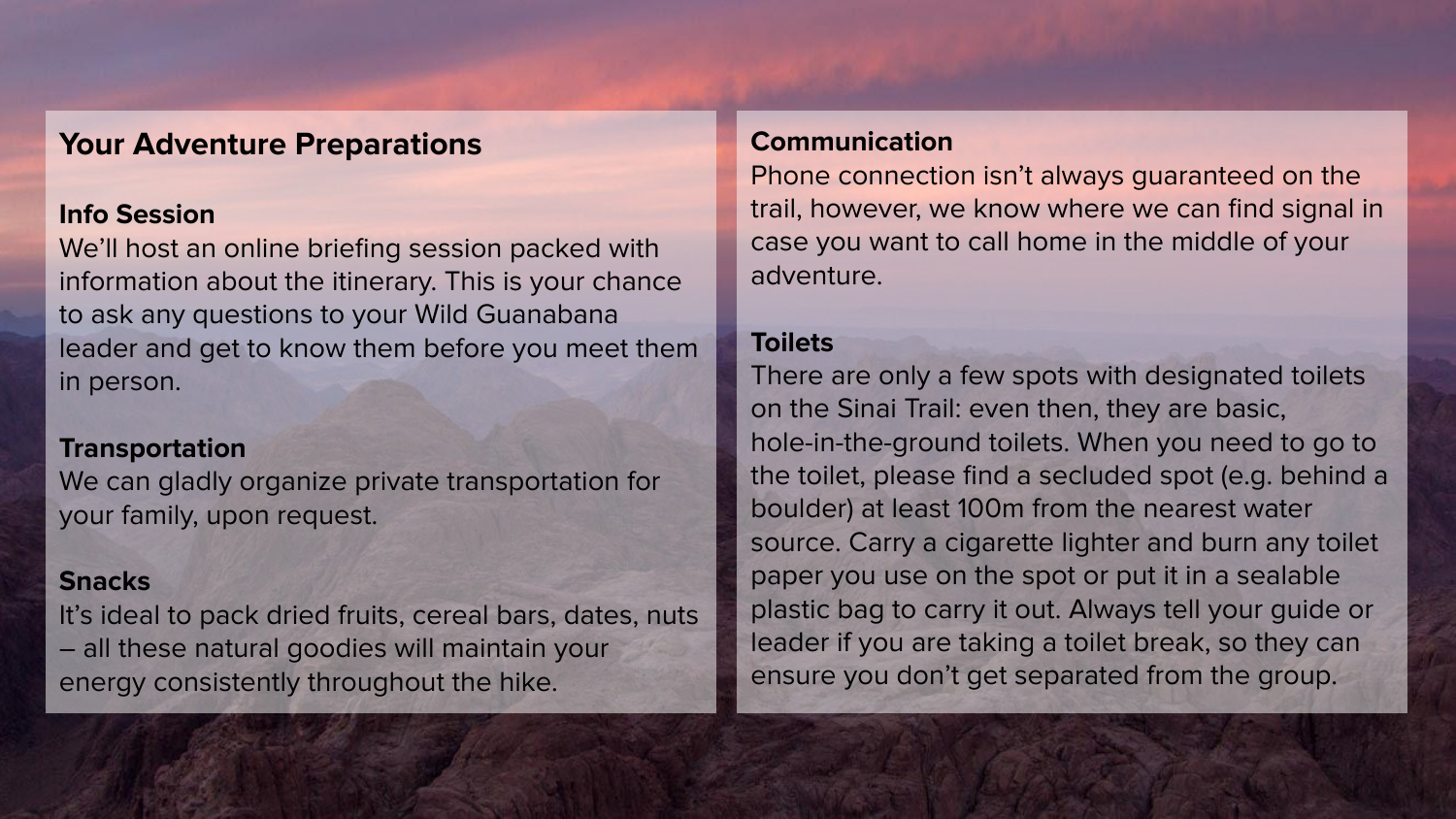# **WG Family Community Giveback!**

#### **Litter and Waste**

Litter takes a long time to decompose in the wilderness; especially in a dry, desert environment like Sinai. Plastic bags can take over 10 years, aluminium cans over 85 years, and glass bottles thousands of years. Please never drop litter on the Sinai Trail - Where possible we will burn waste: at other times, we'll carry it off trail.

#### **Water Conservation**

Water is precious in the desert – every drop. Both its quantity and quality. Please treat it as the precious resource it is. First of all, don't waste water, or use it for things that are unnecessary. With designated drinking sources, which we'll pass by and use, it's important to keep them pristine. Don't wash hands or faces, or brush teeth in them.

#### **Support local communities**

We have the privilege of going to remote places and interacting with communities most tourists will never see. We ask hikers to dress according to local norms, wearing long trousers to cover their legs like the Bedouin do. Permission should be asked before taking photos of local people, especially Bedouin women.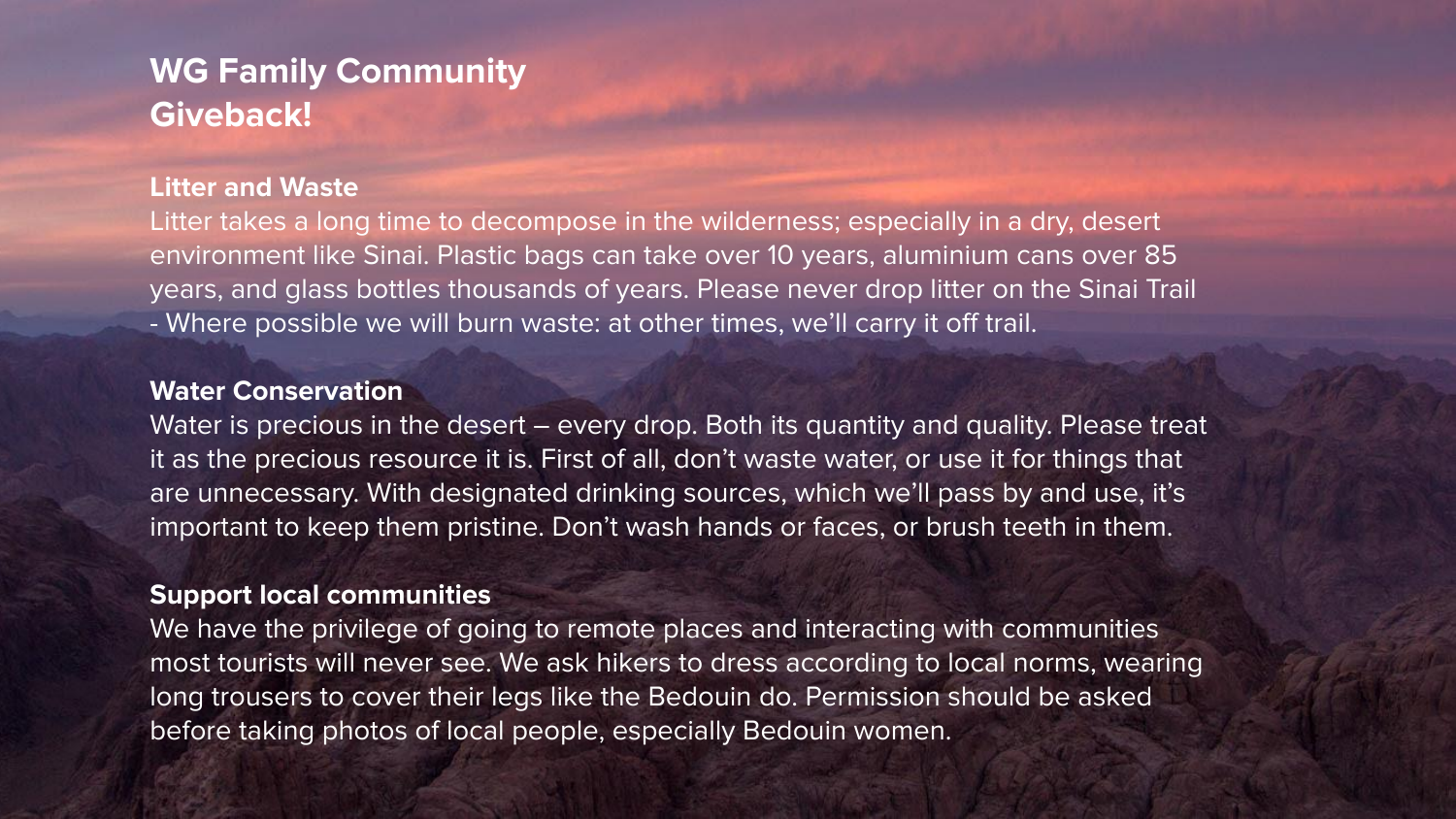# **YOUR WARM SLEEPING BAGS ARE READY FOR YOU & YOUR FAMILY MEMBERS!**

Warm sleeping bags would be suitable for this trip with comfort temperature of 5 degrees.

We also recommend using sleeping bag liner or just wearing more warm layers during sleeping for people who'd still feel cold.

Sleeping bags can be big, bulky and weighty, so get the smallest, lightest model you can. Remember, the weather in Sinai at night is colder than what most people would expect, especially if they are not familiar with it.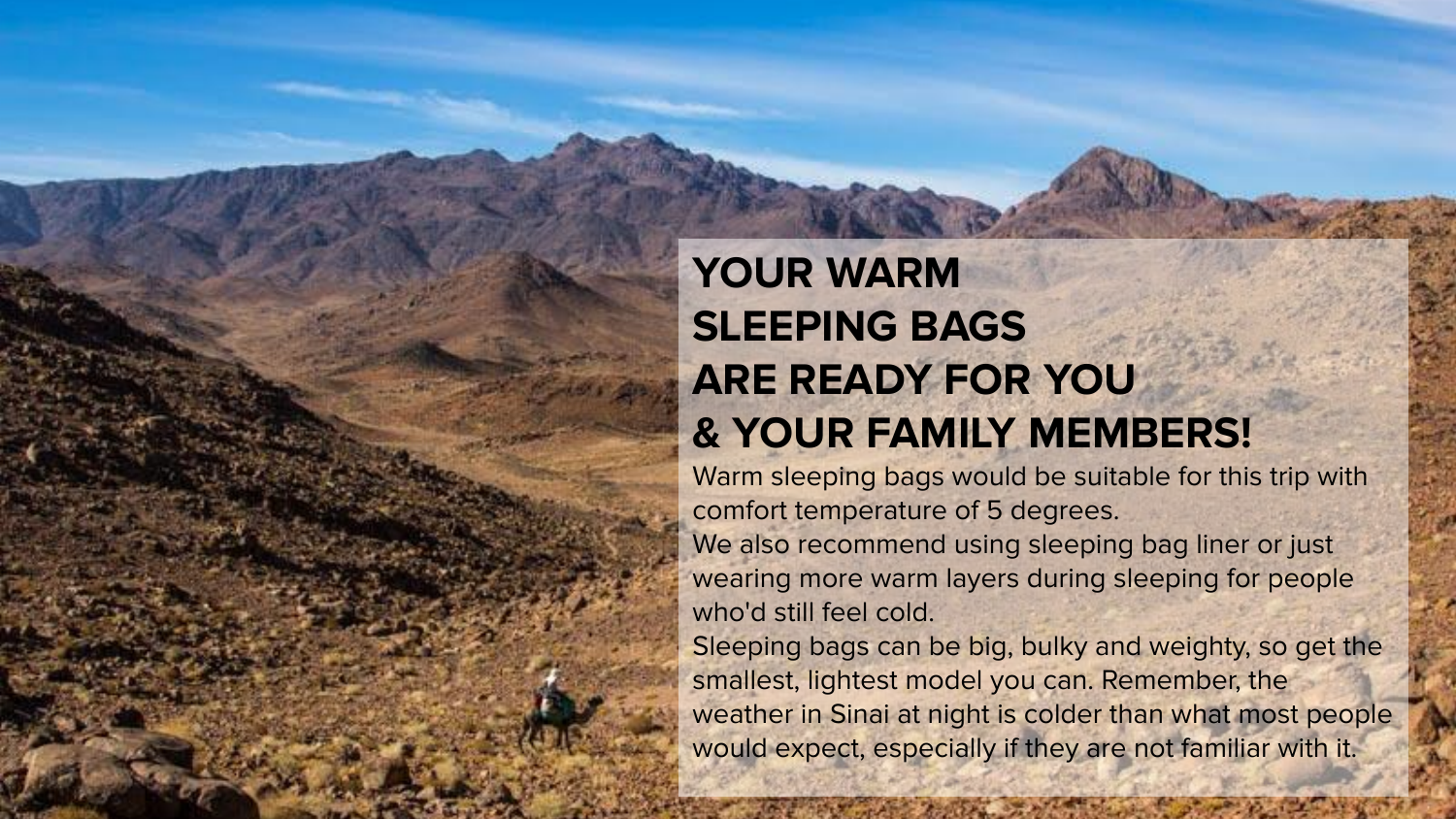# **SLEEP UNDER THE STARS**

The Bedouins usually sleep under the stars. They call it the million-star hotel. We will be camping in the wilderness – by camping we also mean that our water resource is minimal so expect no showers, and nature calls are responded in nature – no toilets. You can rent one of our tents for sleeping which can accommodate 2 hikers per tent and provide insulation from the cold and a barrier against rain, which is possible at any time, and also against mosquitos.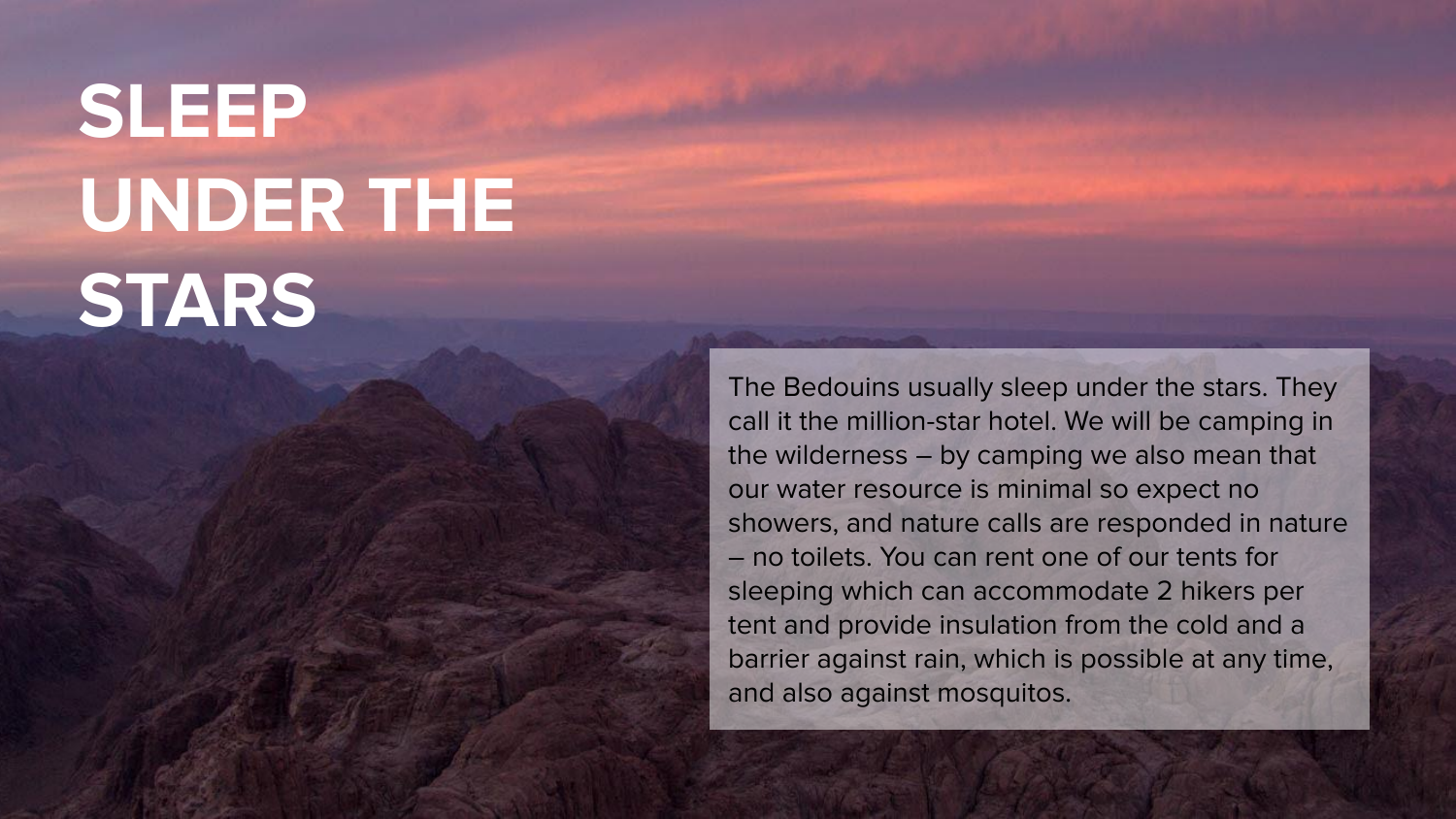# **Packing List**

#### **Hiking Items**

☐ Long sleeve dri-fit shirts ☐ Long sleeve leggings ☐ Thin warm layers (fleece) ☐ Waterproof breathable jacket (windbreakers work best) ☐ Hiking Pants or normal warm trousers □ Sunhat or shemagh □ Underwear ☐ Socks (wool socks or are recommended) ☐ Sturdy hiking boots/shoes (plus spare laces) □ Small backpack for the trail ☐ Waist bag (optional to keep your snacks handy)

### **General Items**

☐ Comfortable footwear for camps (sandals, crocs, etc.) ☐ Sleeping bag (comfort level 5 degree celsius) ☐ Passport/Egyptian ID card □ Headtorch (plus spare batteries) □ Mosquito repellent (optional) ☐ Sunglasses and sunscreen ☐ 3x Water bottles 1.5 liters/each. ☐ Personal snacks (dates, nuts, halawa, etc.) ☐ Personal medication ☐ Sewing kit (optional) ☐ Whistle (recommended) ☐ Toiletries (soap, toothbrush, toothpaste, wet wipes, etc.) ☐ Hiking Poles (recommended) ☐ Phone, camera, batteries & cables ☐ Bigger duffle bag for all your clothes